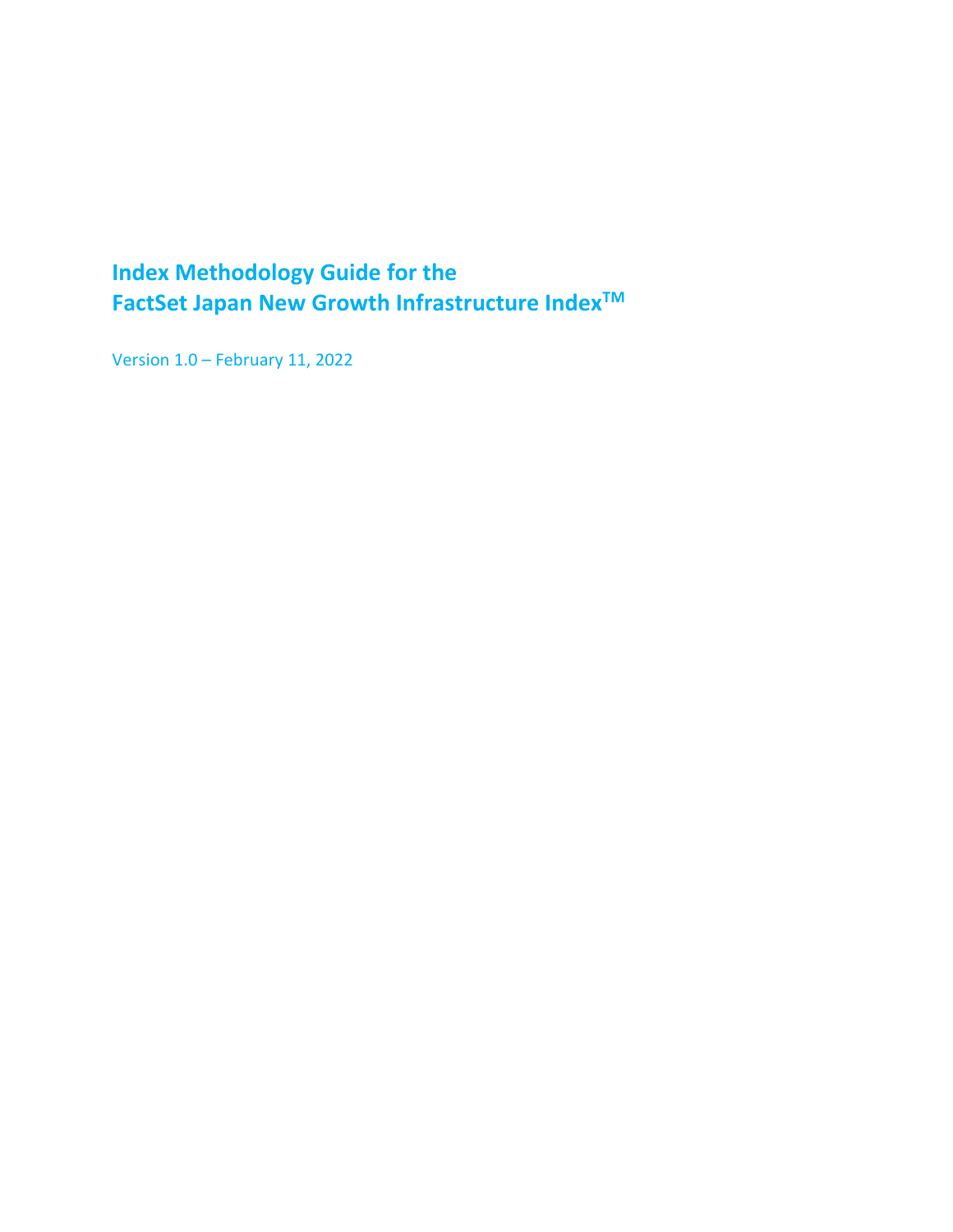# <span id="page-1-0"></span>**Table of Contents**

| Index Methodology Guide for the FactSet Japan New Growth Infrastructure Index <sup>™</sup> 1 |  |
|----------------------------------------------------------------------------------------------|--|
|                                                                                              |  |
|                                                                                              |  |
|                                                                                              |  |
|                                                                                              |  |
|                                                                                              |  |
|                                                                                              |  |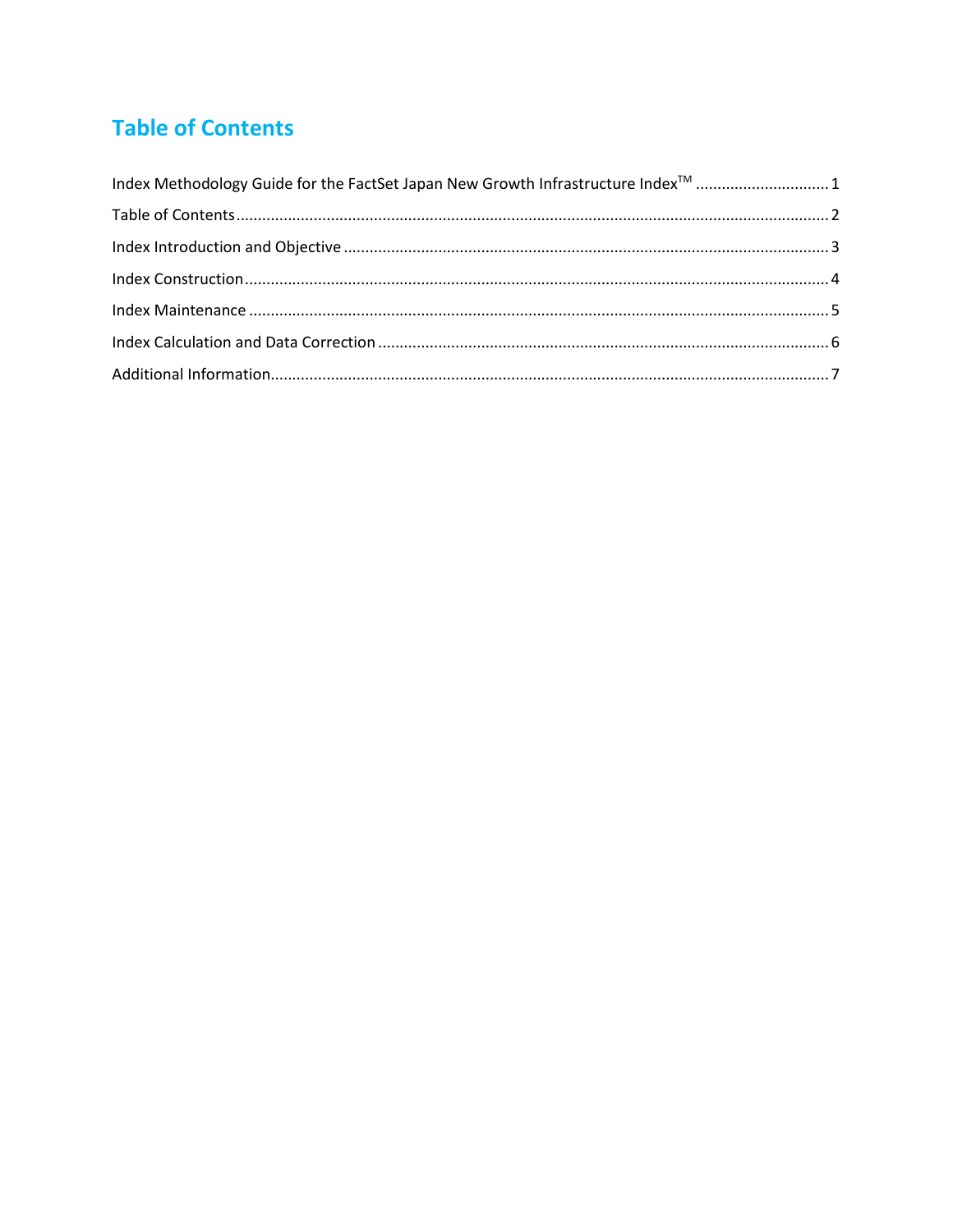## <span id="page-2-0"></span>**Index Introduction and Objective**

#### 1.1 Index Overview

The FactSet Japan New Growth Infrastructure Index is an equity benchmark designed to track the performance of infrastructure-related Japanese companies. The index primarily includes companies in communication, transportation and logistics, social and health services, energy, and utilities industries.

The FactSet Japan New Growth Infrastructure Index is a free float-adjusted market capitalization weighted index reconstituted and rebalanced annually.

The FactSet Japan New Growth Infrastructure Index is calculated and maintained by Solactive AG based on a methodology developed by FactSet. It is calculated on a price, total and net total return basis in Japanese Yen (JPY). The index is calculated continuously, and on an end-of-day basis, from Monday to Friday from 1:00 a.m. to 10:50 p.m. CET (Central European Time). Index values are distributed via various data channels and market data vendors, including the price marketing services of Boerse Stuttgart AG. End-of-day price and total return values of the index may also be obtained from FactSet upon request.

Whenever possible, constituent changes to the index are announced five business days before becoming effective.

#### 1.2 Inception Date and Base Value

The Index Inception Date was October 28, 2016, with a base value of 1000.00. The inception date refers to when the first back-tested index value was calculated. The back test is based on a similar methodology used to calculate the index when it was officially launched on February 11, 2022.

#### 1.3 Index Valuation Days

Index Valuation Days are business days, Monday to Friday where the Tokyo Stock Exchange is opened for trading.

#### 1.4 Commencement Date

The index commencement date was February 11, 2022. Commencement date refers to when the index was officially launched with continuous and end-of-day calculations.

#### 1.5 Reconstitution and Rebalance Schedule

The index is reconstituted and rebalanced annually after the close of the 4<sup>th</sup> Friday of October each year ("Reconstitution Day" and "Rebalance Day").

If any of the existing or new index components is not trading on Reconstitution Day/Rebalance Day due to an exchange holiday, the reconstitution/rebalance is moved to the next Japan business day.

The data used to reconstitute and rebalance the index is as of the close of the  $2^{nd}$  Friday of October ("Selection Day"). Subsequent adjustment to the index composition may be made to account for corporate actions that occur between the Selection Day and the Reconstitution Day or Rebalance Day.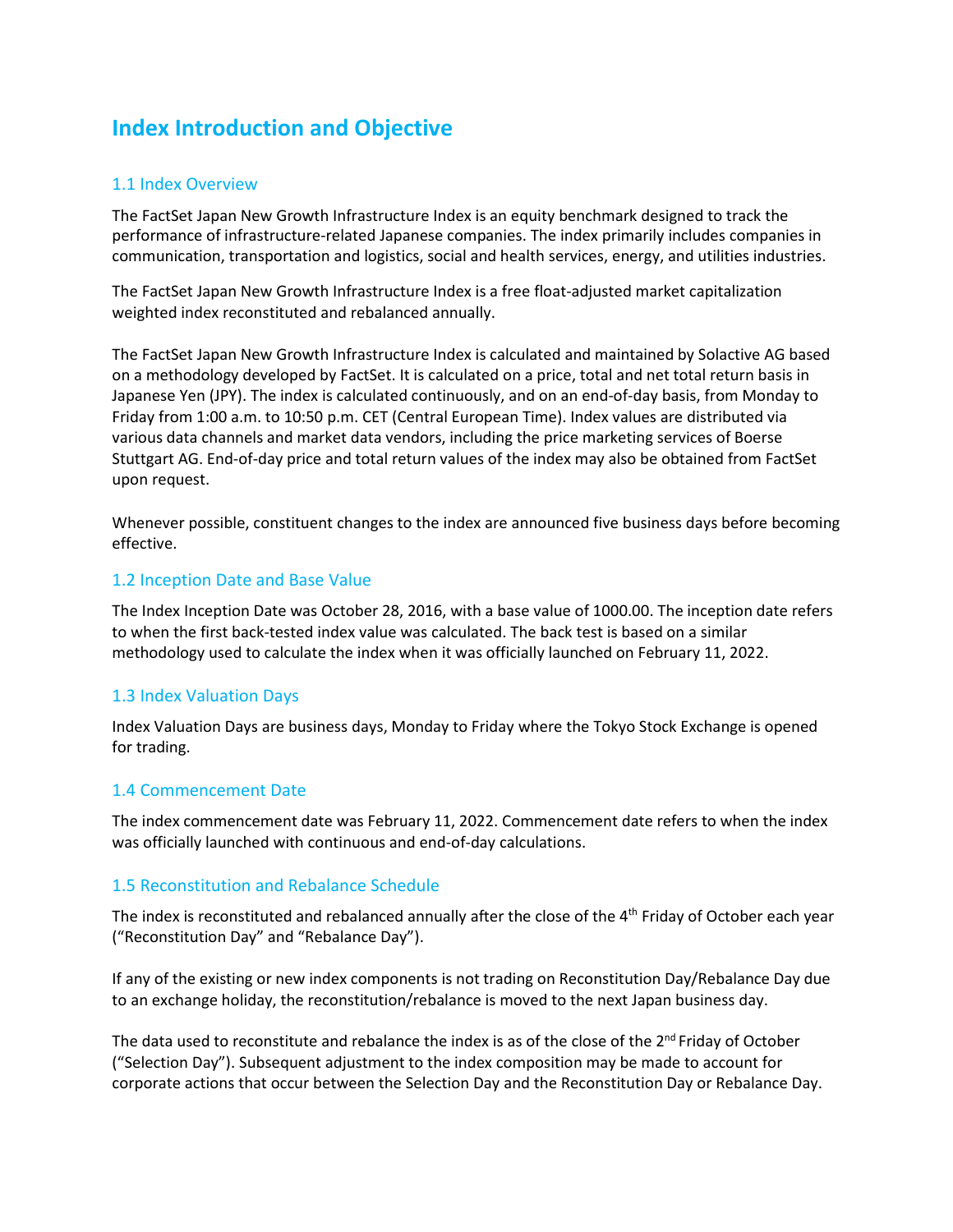### <span id="page-3-0"></span>**Index Construction**

#### 2.1 Constituent Selection and Weighting Schema

- 1. Select all common stocks primarily listed in Tokyo Stock Exchange and JASDAQ.
- 2. Select securities with total market capitalization greater than or equal to ¥50 Billion JPY, and minimum three-month Average Daily Trading Value (ADTV) of ¥200 Million JPY.

Existing constituents may remain in the index if their total market capitalization is greater than or equal to ¥40 Billion JPY, and three-month ADTV is greater than ¥160 Million JPY.

3. Select securities that are classified to one of the following 129 industries as defined by RBICS Focus Level 6:

| Category      | <b>RBICS L6 ID</b> | <b>RBICS L6 Name</b>                                 |
|---------------|--------------------|------------------------------------------------------|
| Communication | 601015101510       | Asia (Excluding China) Wireless Services             |
| Communication | 601015151510       | Asia (Excluding China) Wireline Services             |
| Communication | 601010552010       | Asia Excluding China Mixed Telecommunications        |
| Communication | 551515351010       | Carrier Core (Backbone) Equipment                    |
| Communication | 551515352010       | Carrier Edge Network Management Equipment            |
| Communication | 551515401010       | Cellular Site Equipment                              |
| Communication | 552010201010       | <b>Colocation and Data Center Services</b>           |
| Communication | 601010301015       | Data Transport Carrier Services                      |
| Communication | 601010151010       | <b>Diversified Satellite Services</b>                |
| Communication | 601010351010       | <b>Enhanced Telecommunications Services Software</b> |
| Communication | 551515401510       | Fixed Microwave Systems Equipment                    |
| Communication | 551515352015       | General Carrier Edge (Access) Equipment              |
| Communication | 551515251010       | <b>General Communications Equipment</b>              |
| Communication | 601010401010       | <b>General Communications Services</b>               |
| Communication | 552020101010       | General Enterprise and Technology Consulting         |
| Communication | 552020251510       | General Infrastructure and Network Consulting        |
| Communication | 551515301510       | Global Positioning Systems (GPS) Manufacturing       |
| Communication | 601010201015       | International Mobile Satellite Services              |
| Communication | 601010101010       | Mixed International Telecommunications Services      |
| Communication | 601015102510       | Multiregion Wireless Services                        |
| Communication | 601015152510       | Multiregion Wireline Services                        |
| Communication | 552020252010       | Network Design and Implementation Consulting         |
| Communication | 601010301020       | <b>Other Carrier Services</b>                        |
| Communication | 551020401015       | <b>Other Communications Semiconductors</b>           |
| Communication | 551515402010       | Other Core Infrastructure Equipment                  |
| Communication | 551515452010       | Other Mobile Equipment                               |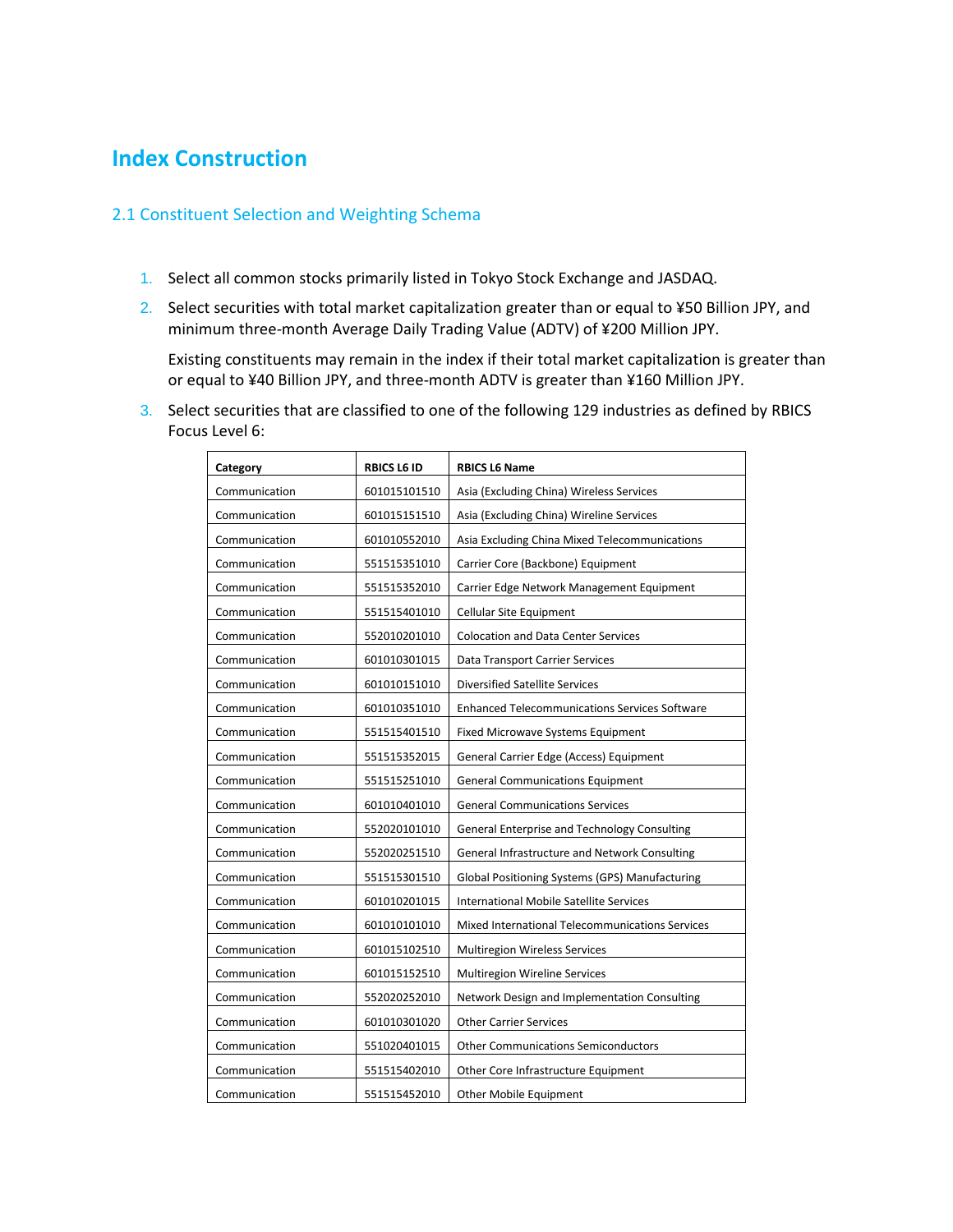| Communication                 | 551515302010 | Other Satellite Equipment                                 |  |
|-------------------------------|--------------|-----------------------------------------------------------|--|
| Communication                 | 601010351015 | Other Telecommunications Industry Software                |  |
| Communication                 | 551515353010 | Other Wide Area Networking (WAN) Equipment                |  |
| Communication                 | 551515251510 | Other Wireless Equipment                                  |  |
| Communication                 | 601010551010 | Pan-Asia/Pacific Mixed Telecommunications Services        |  |
| Communication                 | 601015151525 | Pan-Asia/Pacific Wireline Services                        |  |
| Communication                 | 601010301025 | <b>Tandem Interconnection Services</b>                    |  |
| Communication                 | 401525101030 | <b>Telecommunications Construction</b>                    |  |
| Communication                 | 601010351020 | Telecommunications Customer Relationship Software         |  |
| Communication                 | 601010351025 | Telecommunications Operations Support Software            |  |
| Communication                 | 551515201510 | Wireless and Wi-Fi Equipment                              |  |
| Communication                 | 601010401510 | Wireless Infrastructure Services                          |  |
| Communication                 | 551515202010 | <b>Wireline Equipment</b>                                 |  |
| Energy & Utilities            | 251510101025 | Asia/Pacific CNG and LNG Distributors                     |  |
| <b>Energy &amp; Utilities</b> | 251515101015 | Asia/Pacific Natural Gas Pipeline and Storage             |  |
| <b>Energy &amp; Utilities</b> | 251510103025 | Asia/Pacific Propane and LPG Marketing and Dist.          |  |
| Energy & Utilities            | 651015101015 | Asia/Pacific Water Utilities                              |  |
| <b>Energy &amp; Utilities</b> | 401015101510 | Backup, Emergency and Standby Power Products              |  |
| <b>Energy &amp; Utilities</b> | 401015101550 | <b>Battery Charging Equipment Manufacturing</b>           |  |
| Energy & Utilities            | 451010101510 | <b>Biodiesel Fuel Manufacturing</b>                       |  |
| <b>Energy &amp; Utilities</b> | 251510101010 | <b>CNG and LNG Distributors</b>                           |  |
| <b>Energy &amp; Utilities</b> | 502010151010 | <b>Consumer Batteries Manufacturing</b>                   |  |
| Energy & Utilities            | 401015201010 | Diversified Power Generation Equipment Makers             |  |
| <b>Energy &amp; Utilities</b> | 401015101545 | <b>Electric Vehicle Batteries Manufacturing</b>           |  |
| Energy & Utilities            | 201515351010 | <b>Electric Vehicle Charging Stations</b>                 |  |
| Energy & Utilities            | 451010101515 | <b>Ethanol Fuel Manufacturing</b>                         |  |
| <b>Energy &amp; Utilities</b> | 401015201510 | <b>Fuel Cell Equipment and Technology Providers</b>       |  |
| <b>Energy &amp; Utilities</b> | 451010101520 | <b>Gasification Alternative Fuel Manufacturing</b>        |  |
| Energy & Utilities            | 401015101535 | <b>Heavy-Duty Industrial Batteries Manufacturing</b>      |  |
| <b>Energy &amp; Utilities</b> | 401015201535 | <b>Hydroelectric Power Generation Equipment Providers</b> |  |
| Energy & Utilities            | 451010101545 | <b>Hydrogen Fuel Manufacturing</b>                        |  |
| <b>Energy &amp; Utilities</b> | 451010151525 | <b>Hydrogen Gas Manufacturing</b>                         |  |
| Energy & Utilities            | 251515101010 | International Natural Gas Pipeline and Storage            |  |
| <b>Energy &amp; Utilities</b> | 451020303015 | Lithium Compounds Manufacturing                           |  |
| Energy & Utilities            | 451525101040 | Lithium Ore Mining                                        |  |
| <b>Energy &amp; Utilities</b> | 251510101510 | LPG, Propane and Other Distributors                       |  |
| <b>Energy &amp; Utilities</b> | 401015101540 | <b>Military Batteries Manufacturing</b>                   |  |
| Energy & Utilities            | 401015101520 | Mixed Heavy-Duty and High-End Batteries Makers            |  |
| Energy & Utilities            | 401015201515 | Mixed Renewable Energy Generation Manufacturing           |  |
| Energy & Utilities            | 651010601010 | Multinational Transmission, Dist., and Storage            |  |
| Energy & Utilities            | 651015201010 | Multi-National Water Utilities                            |  |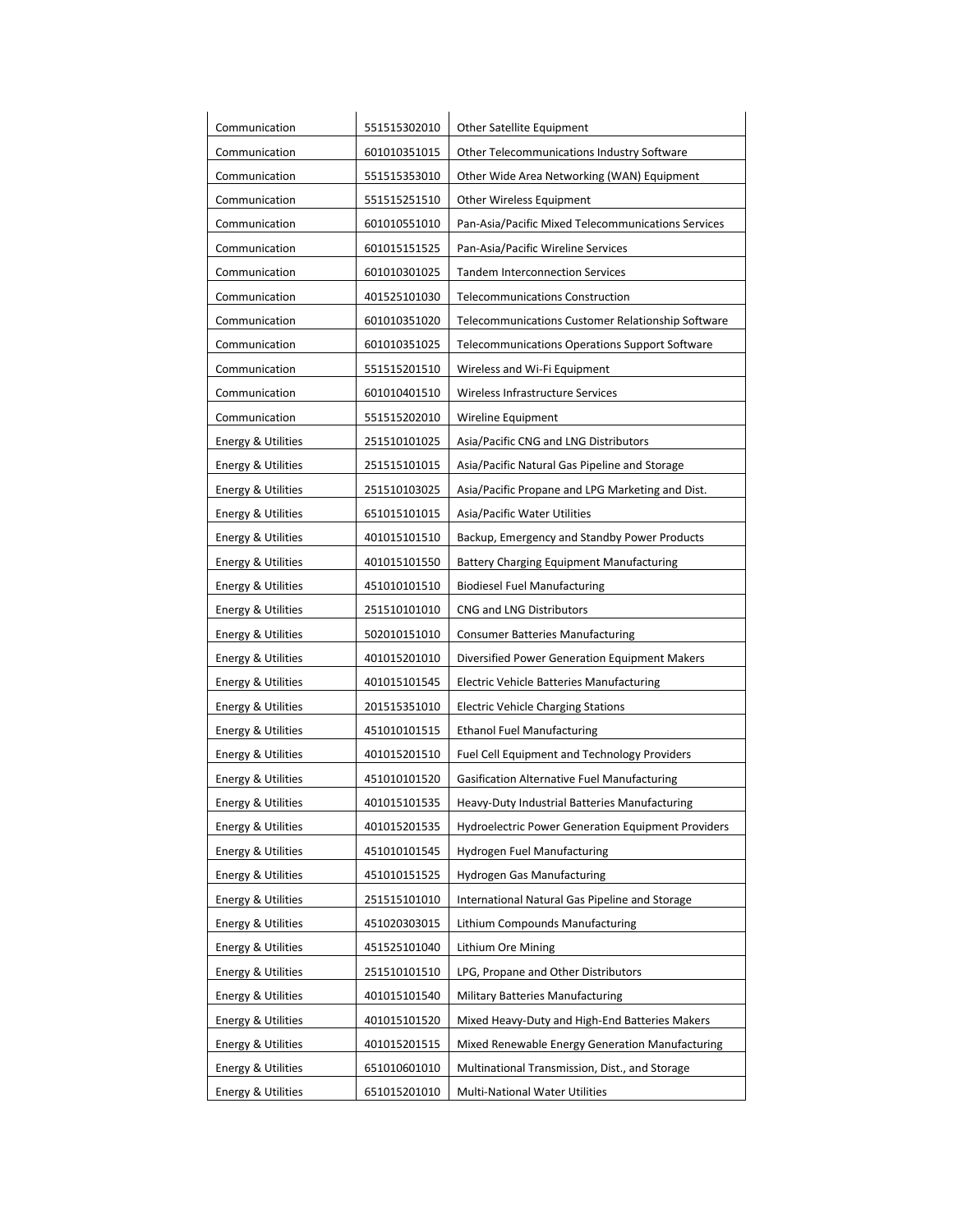| <b>Energy &amp; Utilities</b>                 | 451010101530 | <b>Other Alternative Fuel Manufacturers</b>        |  |
|-----------------------------------------------|--------------|----------------------------------------------------|--|
| 651010452030<br><b>Energy &amp; Utilities</b> |              | Other Asia/Pacific Biomass Wholesale Power         |  |
| Energy & Utilities                            | 651010452035 | Other Asia/Pacific Decentralized Wholesale Power   |  |
| Energy & Utilities                            | 651010452040 | Other Asia/Pacific Geothermal Wholesale Power      |  |
| Energy & Utilities                            | 651010452045 | Other Asia/Pacific Hydroelectric Wholesale Power   |  |
| <b>Energy &amp; Utilities</b>                 | 651010452010 | Other Asia/Pacific Mixed Alt. Wholesale Power      |  |
| Energy & Utilities                            | 651010452025 | Other Asia/Pacific Mixed Trad. Wholesale Power     |  |
| Energy & Utilities                            | 651010452060 | Other Asia/Pacific Nuclear Wholesale Power         |  |
| Energy & Utilities                            | 651010452050 | Other Asia/Pacific Solar Wholesale Power           |  |
| Energy & Utilities                            | 651010452055 | Other Asia/Pacific Wind Wholesale Power            |  |
| Energy & Utilities                            | 251515151010 | Other Pipeline and Energy Storage Services         |  |
| <b>Energy &amp; Utilities</b>                 | 401015201520 | Photovoltaic and Solar Cells and Systems Providers |  |
| Energy & Utilities                            | 401015201020 | Power Transmission and Distribution Products       |  |
| Energy & Utilities                            | 251510103010 | Propane and LPG Marketing and Distribution         |  |
| Energy & Utilities                            | 401015201525 | Smart Grid Technology and Smart Meter Products     |  |
| <b>Energy &amp; Utilities</b>                 | 401015101555 | <b>Traditional Car Batteries Manufacturing</b>     |  |
| Energy & Utilities                            | 451535101525 | Utilities Pipes and Pipe Fittings Manufacturing    |  |
| <b>Energy &amp; Utilities</b>                 | 401020101040 | <b>Utility Meter Manufacturing</b>                 |  |
| <b>Energy &amp; Utilities</b>                 | 401015201530 | Wind Energy Equipment Manufacturing                |  |
| Social & Health Services                      | 101025101010 | Diversified General Waste Collection               |  |
| Social & Health Services                      | 101025151010 | Diversified Hazardous Materials Disposal           |  |
| Social & Health Services                      | 351510151010 | Diversified Healthcare Business Management         |  |
| Social & Health Services                      | 351510201010 | Diversified Healthcare Distributors                |  |
| Social & Health Services                      | 351515251010 | Diversified Patient Care                           |  |
| Social & Health Services                      | 502510101010 | <b>Educational Support Services</b>                |  |
| Social & Health Services                      | 101025151510 | <b>Electronic Waste Services</b>                   |  |
| Social & Health Services                      | 101025101510 | <b>Garbage Services</b>                            |  |
| Social & Health Services                      | 351515101010 | <b>General and Acute Hospitals</b>                 |  |
| Social & Health Services                      | 351515151010 | <b>General Clinical Laboratories</b>               |  |
| Social & Health Services                      | 101025152510 | Hazardous/Industrial Waste Disposal                |  |
| Social & Health Services                      | 351515201510 | Home Healthcare                                    |  |
| Social & Health Services                      | 101025102010 | <b>Landfill Services</b>                           |  |
| Social & Health Services                      | 401020101025 | Liquid and Water Purification/Filtration Products  |  |
| Social & Health Services                      | 451510202520 | <b>Metal Recycling Providers</b>                   |  |
| Social & Health Services                      | 502510101015 | Multi-Age Educational Services                     |  |
| Social & Health Services                      | 351515151515 | Multi-Type Diagnostic Patient Care                 |  |
| Social & Health Services                      | 351515101510 | <b>Other Hospitals</b>                             |  |
| Social & Health Services                      | 351515202010 | Other Long-Term Care Facilities                    |  |
| Social & Health Services                      | 451510202530 | Other Metal Processing and Recycling Providers     |  |
| Social & Health Services                      | 101025201010 | <b>Other Waste Services</b>                        |  |
| Social & Health Services                      | 502510101020 | <b>Primary and Secondary Education</b>             |  |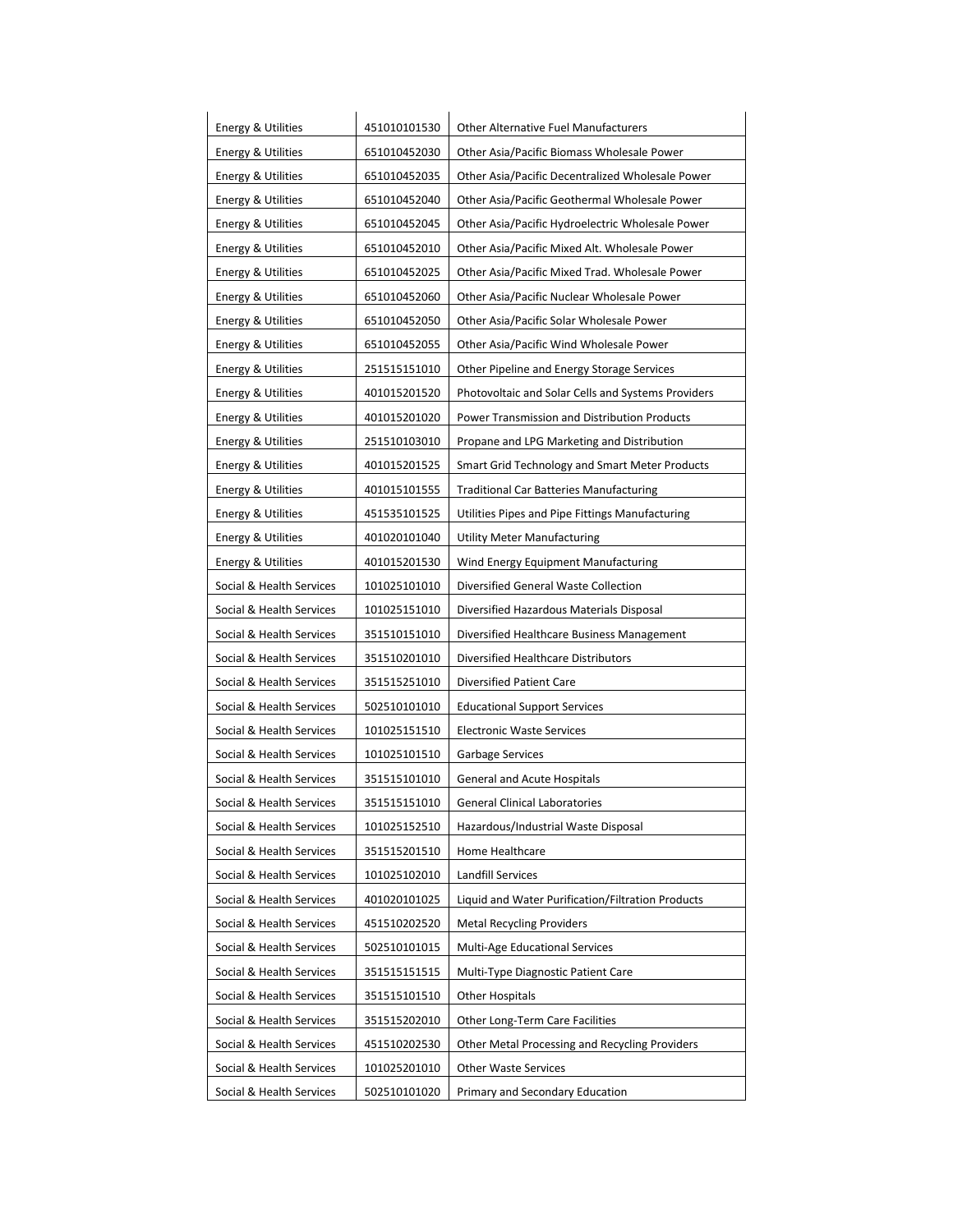| Social & Health Services              | 101025102510 | <b>Recycling Services</b>                             |
|---------------------------------------|--------------|-------------------------------------------------------|
| Social & Health Services              | 351515202510 | Skilled Nursing Facility (Nursing Home)               |
| Social & Health Services              | 101025303510 | Wastewater Residual Management                        |
| Social & Health Services              | 101025251010 | <b>Wastewater Treatment Services</b>                  |
| <b>Transportation &amp; Logistics</b> | 401510101025 | Air Transport Infrastructure and Support Providers    |
| <b>Transportation &amp; Logistics</b> | 401510101015 | Airport/Flight Support Infrastructure Operators       |
| <b>Transportation &amp; Logistics</b> | 202010151020 | Alternative Energy Car Manufacturers                  |
| <b>Transportation &amp; Logistics</b> | 551515301010 | Asset Tracking GPS Systems Manufacturing              |
| <b>Transportation &amp; Logistics</b> | 401010101040 | <b>Autonomous Drone Manufacturers</b>                 |
| <b>Transportation &amp; Logistics</b> | 401515101010 | <b>Express Couriers</b>                               |
| <b>Transportation &amp; Logistics</b> | 401515151010 | <b>General Delivery and Logistics Providers</b>       |
| <b>Transportation &amp; Logistics</b> | 401515201010 | Logistics and Supply Chain Service Providers          |
| <b>Transportation &amp; Logistics</b> | 401020151015 | Material Handling/Conveyor Equipment Manufacturing    |
| <b>Transportation &amp; Logistics</b> | 401510201520 | Multi-Size Trucking Road Transportation               |
| <b>Transportation &amp; Logistics</b> | 202010151010 | Multi-Type Car Manufacturers                          |
| <b>Transportation &amp; Logistics</b> | 451535101520 | <b>Public Infrastructure Components Manufacturing</b> |
| <b>Transportation &amp; Logistics</b> | 551510102010 | RFID Asset Tracking Equipment Manufacturing           |
| <b>Transportation &amp; Logistics</b> | 401510201530 | Road Transportation Infrastructure and Support        |
| <b>Transportation &amp; Logistics</b> | 401510101535 | Shipping Infrastructure and Services (Ports)          |
| <b>Transportation &amp; Logistics</b> | 401510201535 | <b>Toll Road Operators</b>                            |
| <b>Transportation &amp; Logistics</b> | 401525101035 | <b>Transportation Construction</b>                    |

- 4. For companies that remain after Step 3 above, apply ESG screening to remove companies that are at risk of violating the United Nations Global Compact (UNGC) as defined by having TruValue SDG Adjusted Insight Scores of 25 or lower, or identified to be producers of weapons and firearms, thermal coal, or tobacco, defined as deriving 10% or more of their revenues from each of the 3 aforementioned product categories.
- 5. Within each RBICS Focus Level 6, rank the securities by their float-adjusted market capitalization from highest to lowest and select the top 1 ranked security.
- 6. Rank remaining securities by their float-adjusted market capitalization within each category from highest to lowest. Select up to top 10 ranked securities.

If the index contains less than 40 securities, then include securities that are ranked 11th and lower from all 4 categories, starting from the security with the largest float-adjusted market capitalization until the index reaches 40 constituents.

7. Weight the securities by their free float-adjusted market capitalization. Individual security weights are capped at 8%, and excess weights are redistributed proportionally among remaining uncapped securities. If this leads to additional security weights exceeding 8%, the redistribution process is repeated iteratively until no security weight exceeds 8%.

Additionally, aggregated weight of each category is capped at 30% and excess weights are redistributed proportionally among remaining uncapped categories.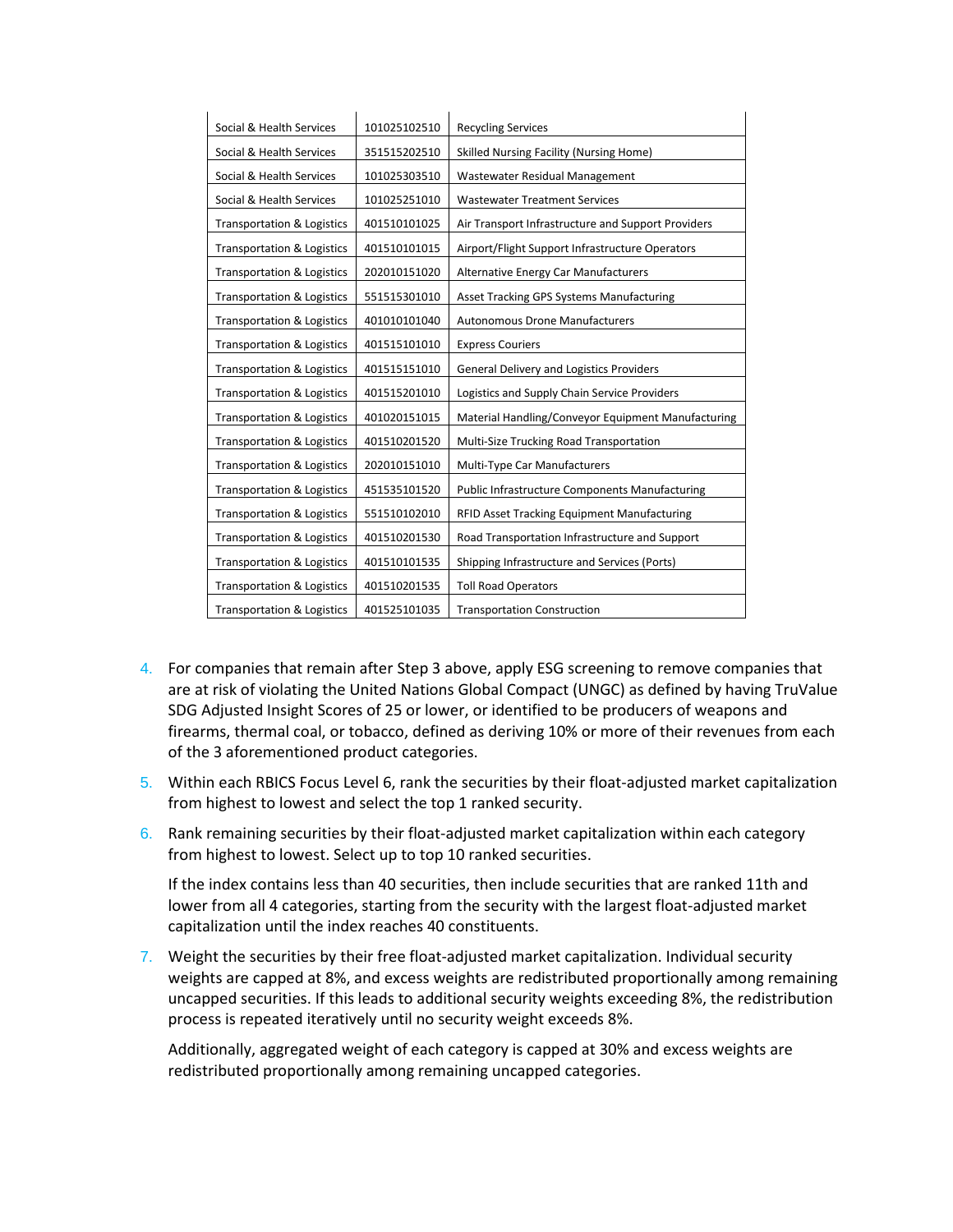In addition to the above selection schema, FactSet may at its discretion and in consultation with index licensee, modify one or more selection criterion to ensure relevant and timely capture of the theme. Whenever possible, any modifications shall be announced 60 days prior to annual Reconstitution Day.

#### 2.2 Index Return Formulas

The price, total and net total returns levels of the index are calculated using the following formulas.

$$
I_{(t)} = \frac{\sum_{i=1}^{n} S_{i(t)} \times P_{i(t)}}{D_{(t)}}
$$

where:

 $I(t)$  = Index value on Index Valuation Day (t)

 $\boldsymbol{D}_{(t)}$  = Divisor on Index Valuation Day (t)

 $n =$  Number of stocks in the index

 $P_{i(t)}$  = Closing price of stock (i) on Index Valuation Day (t)

 $S_{i(t)}$  = Number of allocated shares of stock (i) on Index Valuation Day (t)

and on Inception Date, where  $(t) = 0$ , the initial divisor is calculated as follows:

$$
D_{(0)} = \frac{\sum_{i=1}^{n} S_{i(0)} \times P_{i(0)}}{I_{(0)}}
$$

where:

 $I_{(0)}$  = Price Returns Index value on Index Inception Date

 $\mathbf{D}_{(0)}$  = Divisor on Index Inception Date

 $n =$  Number of stocks in the index on Index Inception Date

 $P_{i(0)}$  = Price of stock (i) on Index Inception Date

 $S_{i(0)}$  = Number of allocated shares of stock (i) on Index Inception Date

Allocated shares ("*S*") are the number of shares required for each constituent such that all constituents are free float-adjusted market capitalization weighted. Allocated shares ("S") would be adjusted accordingly to account for Corporate Actions.

Net total return is calculated to account for the effect of tax withholding on dividends by adjusting dividend taken out due to tax payment.

#### 2.3 Index Divisor Adjustments

From time to time, the index divisor is adjusted to account for corporate actions that could distort index value and continuity using the following formula: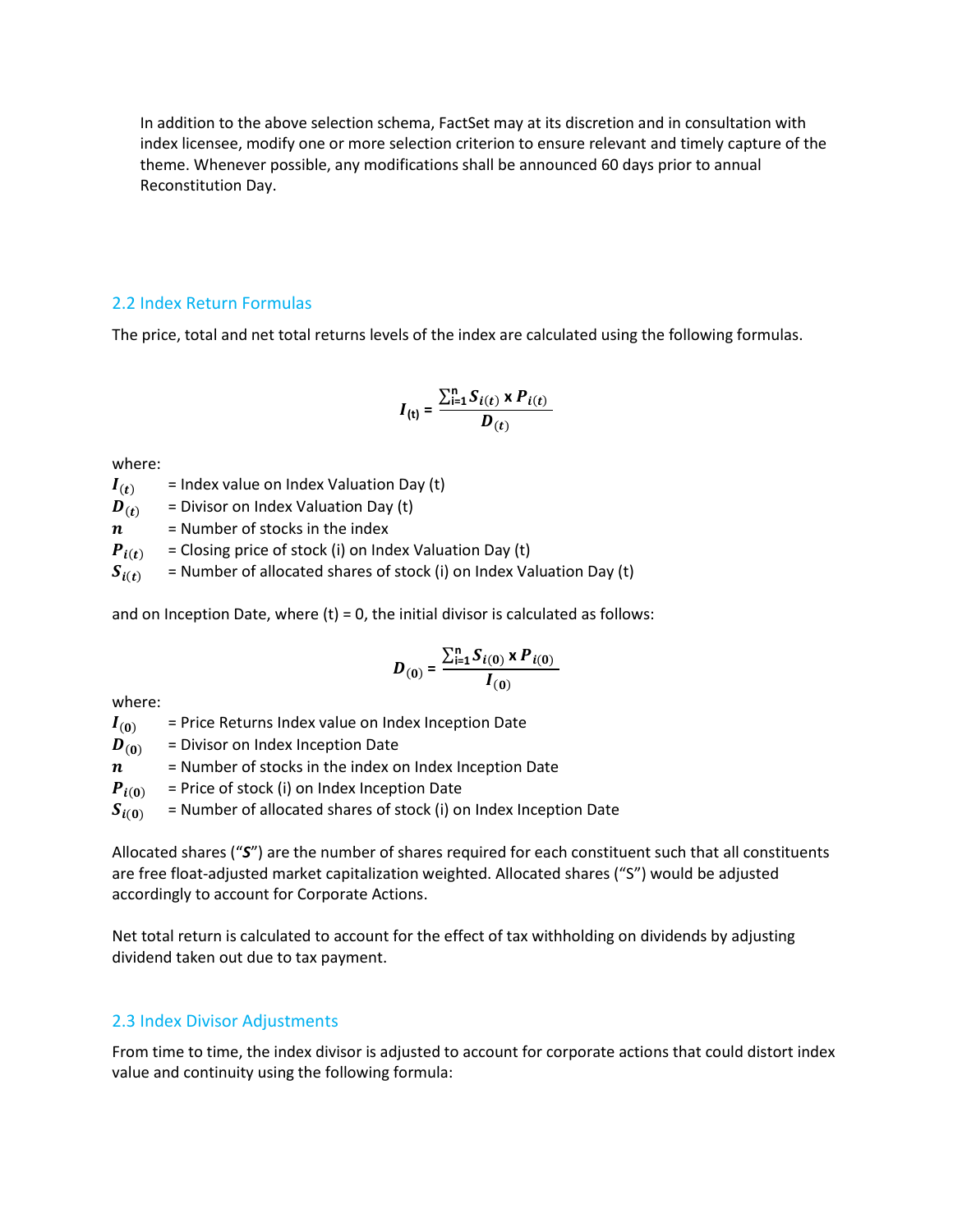$$
D_{(t+1)}=D_{(t)} \times \frac{\sum_{i=1}^{n} AS_{i(t+1)} \times AP_{i(t+1)}}{\sum_{i=1}^{n} S_{i(t)} \times P_{i(t)}}
$$

where:

| $\bm{D}_{(t+1)}$ | = Divisor for Index Valuation Day ( $t+1$ ) after CA and rebal adjustment                  |
|------------------|--------------------------------------------------------------------------------------------|
| $\bm{D}_{(t)}$   | $=$ Divisor for Index Valuation Day (t)                                                    |
| $AP_{i(t+1)}$    | = Adjusted price of stock (i) calculated for open on Index Valuation Day (t+1) after CA    |
| adjustment       |                                                                                            |
| $P_{i(t)}$       | = Closing price of stock (i) on Index Valuation Day (t)                                    |
| $S_{i(t)}$       | $=$ Number of allocated shares of stock (i) on Index Valuation Day (t)                     |
| $AS_{i(t+1)}$    | $=$ Adjusted number of allocated shares of stock (i) for open on Index Valuation Day (t+1) |
|                  | after CA adjustment.                                                                       |

Divisor adjustments are generally implemented on the date the corporate action becomes effective, such that for example, the ex-dividend date rather than the payment date is used to time the divisor adjustment.

Find below a detailed calculation for AP, AS, and S in case of corporate actions and rebalancing.

 $AP_{i(t)}$  = Adjusted price of stock (i) is determined for the open on Index Valuation Day (t) shall mean:

- If index constituent opens ex-date in respect of the corporate action, then  $AP_{i(t)}$  is determined as per Corporate Action Adjustment Section.

- Otherwise

$$
AP_{i(t)} = P_{i(t-1)}
$$

 $S_{i(t)}$  = Number of allocated shares of stock (i) on Index Valuation date (t) is determined as

$$
S_{i(t)} = AS_{i(t)}
$$

 $AS_{i(t)}$  = Adjusted number of allocated shares of stock (i) for open on Index Valuation Day (t) after CA adjustment is determined as:

- If such day opens immediately following the Rebalancing Day (t-1) and if:

• index constituent opens ex-date in respect to corporate action, then  $AS_{i(t)}$  is determined as per Corporate Action Adjustment Section with  $S_{i(t-1)}$  replace with:

$$
S_{i(t-1)} = \frac{I_{(t-1)} \times Weight_{i(t-1)}}{P_{i(t-1)}}
$$

• index constituent does not opens ex-date in respect to corporate action, then  $AS_{i(t)}$  is determined as: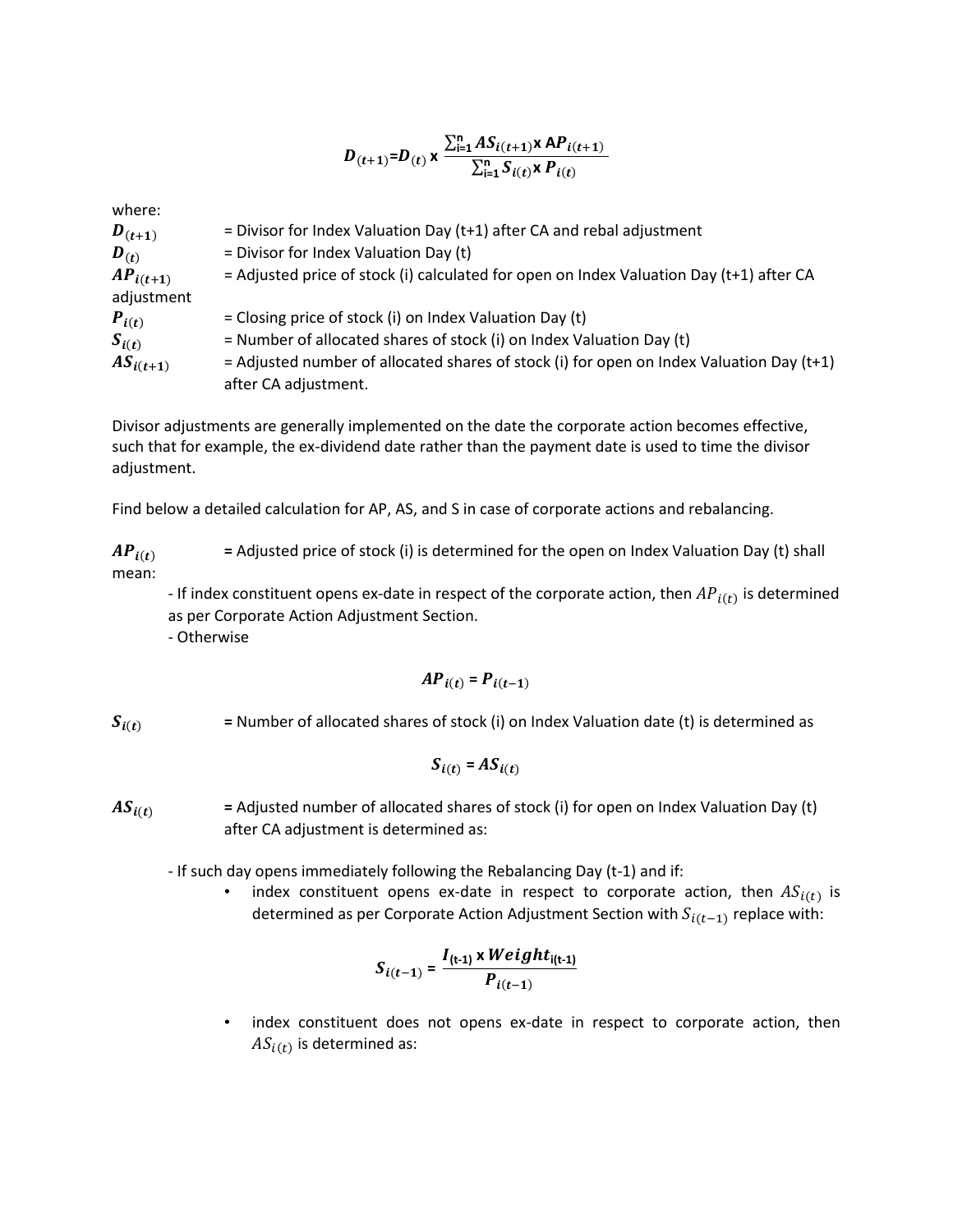$$
AS_{i(t)} = \frac{I_{(t-1)} \times Weight_{i(t-1)}}{P_{i(t-1)}}
$$

- On any other day:

- index constituent opens ex-date in respect to corporate action, then  $AS_{i(t)}$  is determined as per Corporate Action Adjustment Section
- Otherwise:

$$
AS_{i(t)} = S_{i(t-1)}
$$

where  $Weight_{i(t-1)}$  is determined as per Section 2.1.

#### 2.4 Corporate Action Adjustments

#### **Special Cash Dividend:**

$$
\mathsf{AP}_{i,t} = \mathsf{P}_{i,t-1} - \mathsf{D}_{i,t}
$$

Where

**t** = Index Valuation Date (t) is ex-date for corporate action.

 $D_{i,t}$  = Dividend amount corresponding to stock (i) with ex-date (t).

#### **Spin-off Adjustment**

If an index constituent (i.e. the parent company) distributes part of its business into a spun-off company, the spun-off company will be added to the Index according to the transaction terms on the ex-date.

The parent company will remain in the Index with unchanged calculation parameters. The spunoff company will remain in the Index until the next ordinary rebalancing.

The spun-off company will be added to the Index with an open price of zero on ex-date.

If the spun-off company does not start to trade on the effective date (i.e. ex-date), a theoretical price for the spun-off company will be implemented (**see the equation below**) as a fixed price until it commences trading, from which time official prices will be used.

$$
P_{f(t)} = [P_{i(t-1)} - AP_{i(t)}] \times SharERatio_{i(t)}
$$

Where

- $P_{i(t-1)}$  = Closing price of Parent Company on Index Valuation Date (t-1).
- *APi(t)* **=** Open price of Parent Company on Index Valuation Date (t).
- $P_{f(t)}$  = Price of Spun-off Company on Index Valuation Date (t).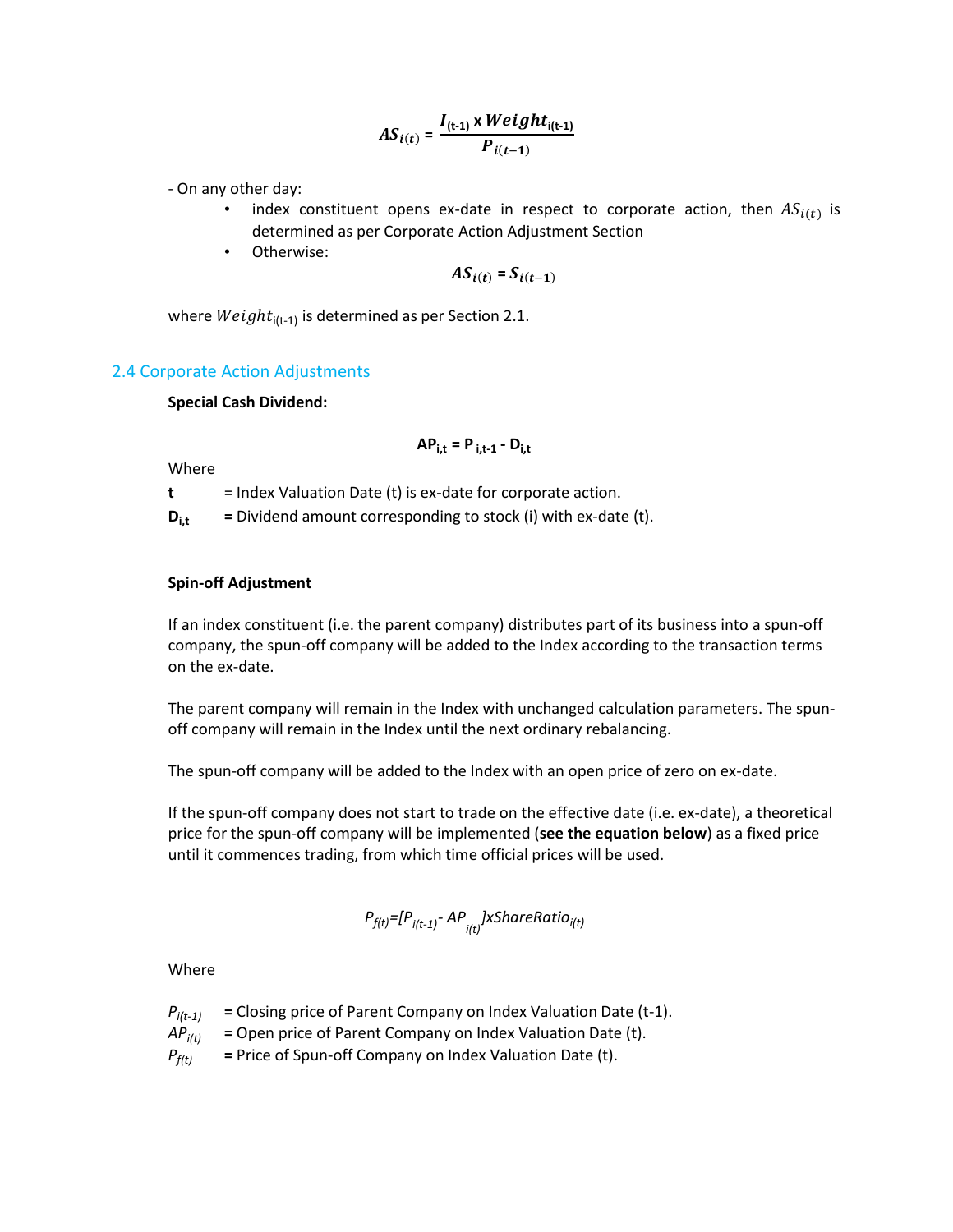**Rights Issue Adjustment**

$$
AP_{j,t} = \frac{P_{j,t-1} + C_{j,t} \times \text{Share Ratio}_{j,t}}{1 + \text{Share Ratio}_{j,t}}
$$

$$
AS_{j,t} = S_{j,t-1} \times \left(1 + \text{Share Ratio}_{j,t}\right)
$$

Where

 $C_{i,t}$  = Official tender price.

**Stock Splits Adjustment**

**APj,t= Pj,t-1 Share Ratioj,t ASj,t=S j,t-1 x Share Ratioj,t**

**Stock distribution**

$$
AP_{j,t}=P_{j,t-1} \times \frac{1}{1+Share Ratio_{j,t}}
$$

**AS j,t=S j,t-1 x** (**1+Share Ratioj,t**)

### <span id="page-10-0"></span>**Index Maintenance**

Constituent changes may occur between review periods due to corporate events that disqualify their eligibility for index inclusion. Adjustments to corporate events are described below:

#### 3.1 Corporate Actions – Delisting

A constituent is removed immediately after being delisted from its primary markets.

#### 3.2 Corporate Actions – Merger or Acquisition

If a merger or acquisition results in one constituent acquiring another, the acquiring company remains a constituent, and the acquired company is removed. If a non-constituent acquires a constituent, the acquired constituent is removed. If a constituent acquires a non-constituent, the acquiring constituent remains a constituent.

#### 3.3 Corporate Actions – Spin-off

If a constituent spins or splits off a portion of its business, both the spun-off company and the parent company (the entity representing the existing constituent) will be kept in the index, and be considered for removal from the index at the next Reconstitution or Rebalance Day should they fail to meet the eligibility criteria in Section 2.1.

#### 3.4 Corporate Actions – Bankruptcy